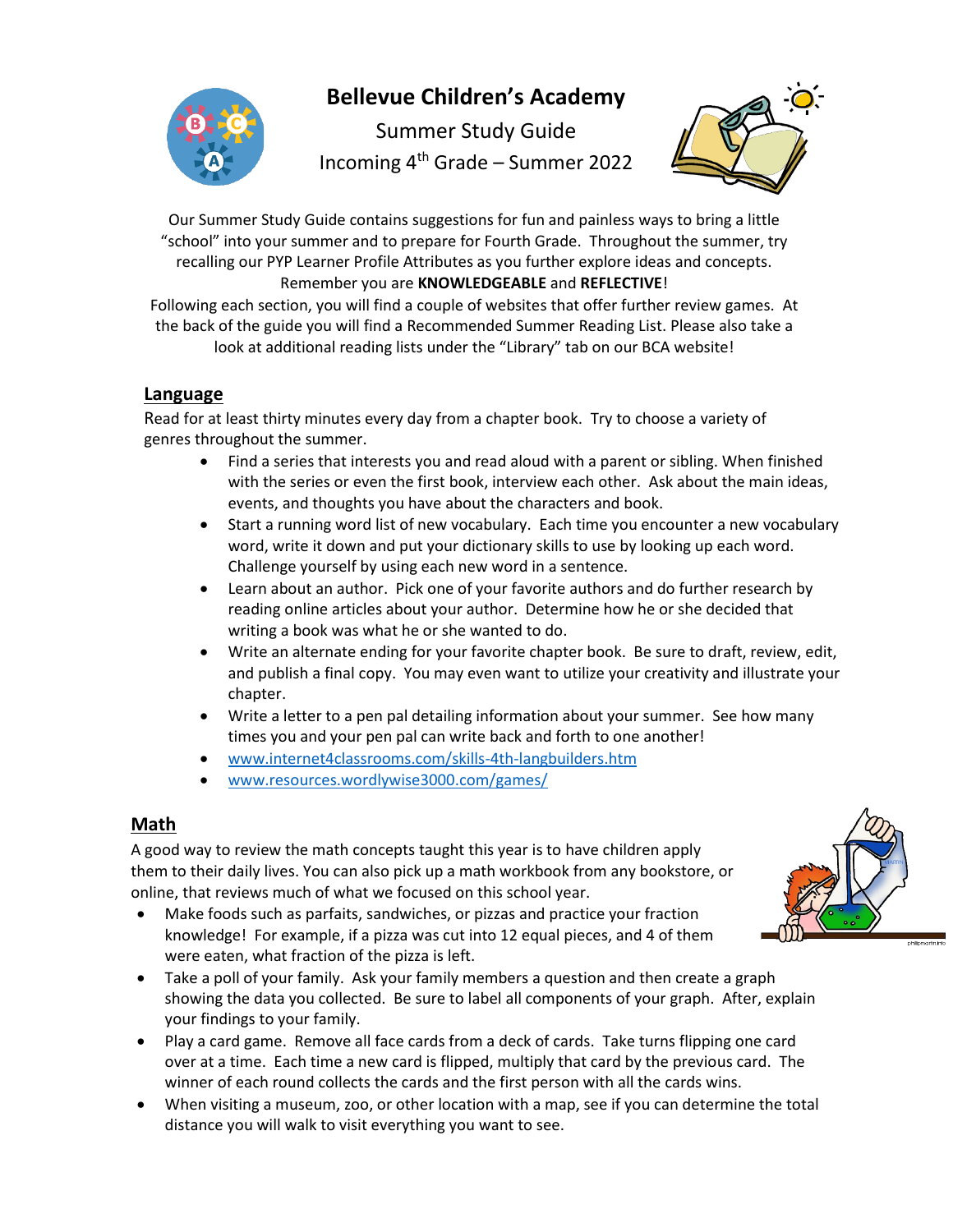- [www.pbskids.org](http://www.pbskids.org/)
- www.mathplayground.com

#### **Unit of Inquiry**

There are several way children can connect what they learned in their units of inquiry to their own lives. Here are ideas for activities related to the units we covered this year.

- Peace and conflict: Write a summer-themed story that contains a character who experiences either internal or external conflict. Describe how the character resolved this conflict using methods learned in class.
- Heroes: Write down a list of attributes that you think are important for heroes to have. Then, become that hero! Find ways around your home to become the hero that your family needs at that moment.
- Marketing: find and advertisement that you find interesting. Consider who the target market is for that advertisement. Then, recreate the advertisement with a different target market in mind. How do the two advertisements compare?
- Government: Write a business letter to a local government official asking them questions about your community. Use your writer's notebook to remember the format of a business letter.
- Journeys: Call friends or family and interview three more people about journeys they have been on. Create a chart or Venn diagram and record the challenges and changes they experienced on these journeys.
- Plants: Conduct your own plant experiment! Start by asking a question such as, "Will plants grow taller in natural light or artificial light?" Then, write a hypothesis, "I think the \_\_\_\_ plant will grow taller because \_\_\_\_\_." Record the results of your experiment and share your findings with your family.

#### **We hope you enjoy these ideas. Enjoy your summer!**

#### **Sincerely,**

**Ms. Chacey, Mrs. Chanduri, Mrs. Hammer, Ms. Olson, Ms. Roppo, Mrs. Malhotra, and Mrs. Seth**